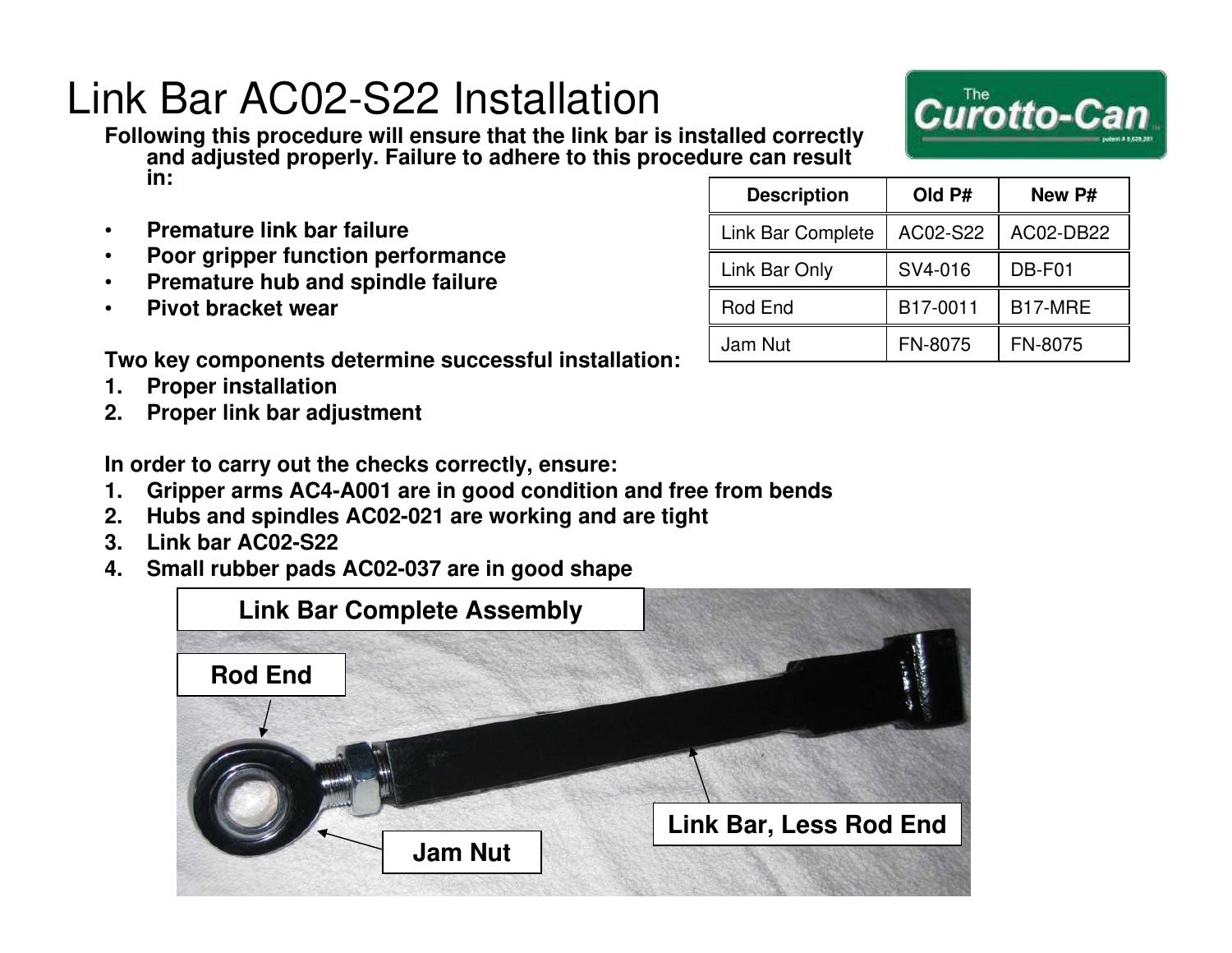# **Link Bar Interference Inspection**

- **1. With the truck off, grippers closed and key in pocket, use a flashlight and inspect the link bar. Determine if the link bar is impacting the forward pivot ACO2-S33. There should be no contact between the link bar and the pivot collar.**
- **2. If any of the above inspections reveal anything out of normal, adjust the link bar.**



**Interference Requires Link Bar Adjustment**





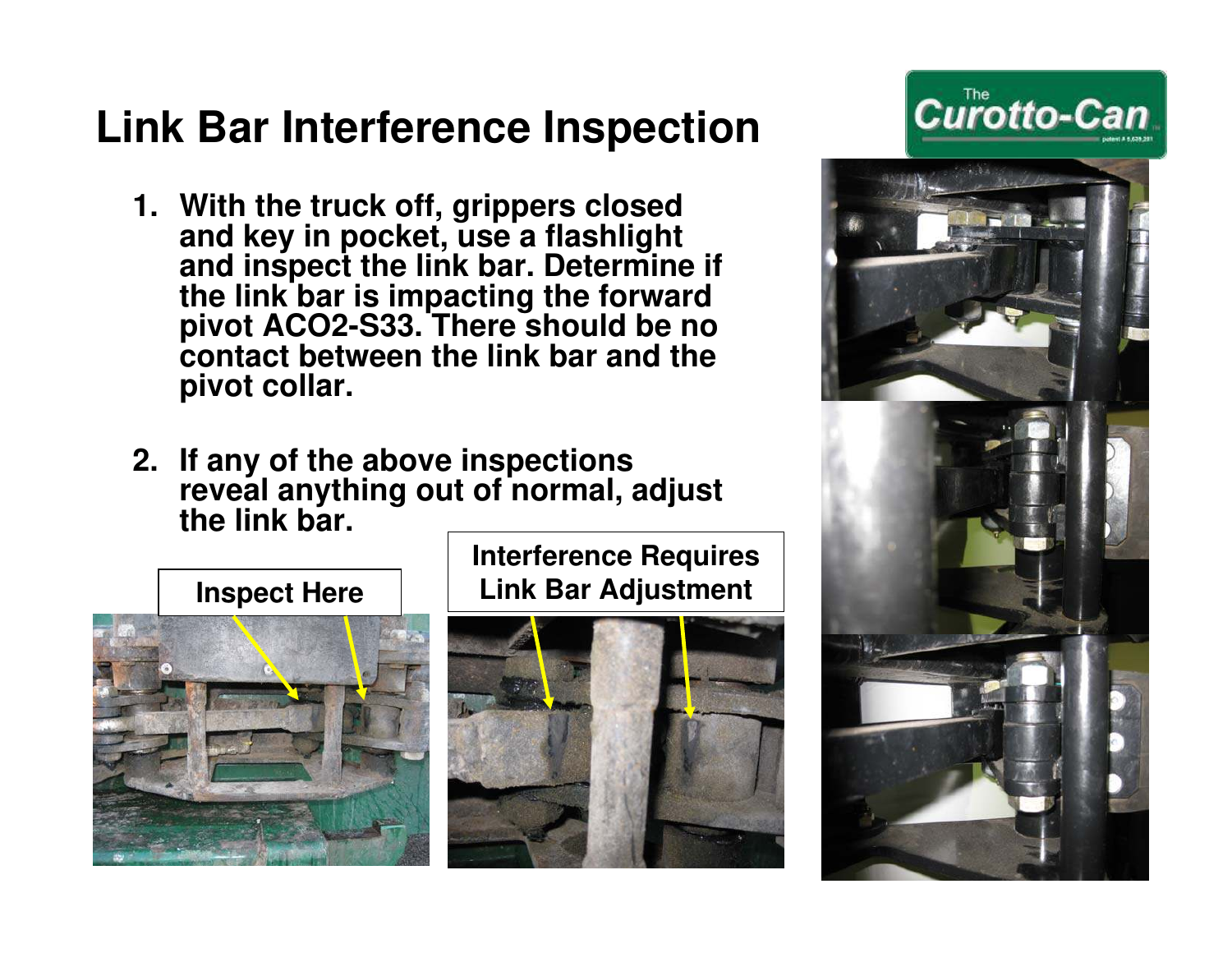# **Gripper closed position inspection.**



- **1. Step out of the truck See that the gripper tips are closed on the center point of the large rubber pad.**
- **2. The rubber belting of the tips of the grippers should touch dead center of the large rubber pad. Note the results.**

**Requires Link Bar Adjustment**



**Incorrect Position**

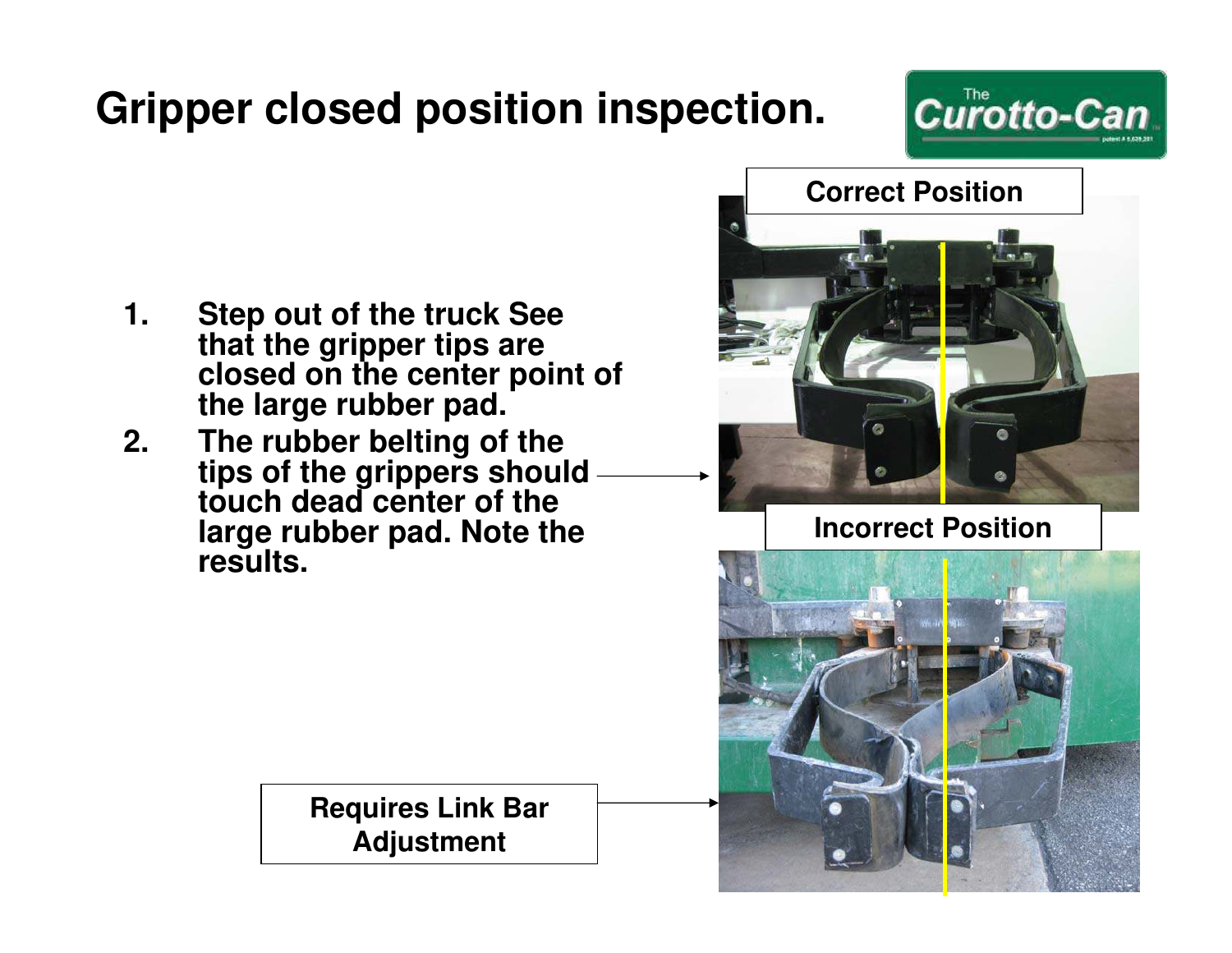#### **1. Gripper home position inspection**

- **1. From the curb side operating position (if available), turn the truck on, safely activate the hydraulic system and curbside controls.**
- **2. Run the grippers open and closed repeatedly. Observe the action of the grippers contacting the small rubber pads both forward and rear when grippers open to the home position.**
- **3. The back of the grippers should impact the two small rubber pads simultaneously and without smashing or crashing against the pads. Also, note if the forward gripper is contacting the nose of the container**
- **4. Note the results of the inspection, run the grippers to the closed position, Turn off the truck and pocket the key.**

# **Open Position**

**Closed Position**



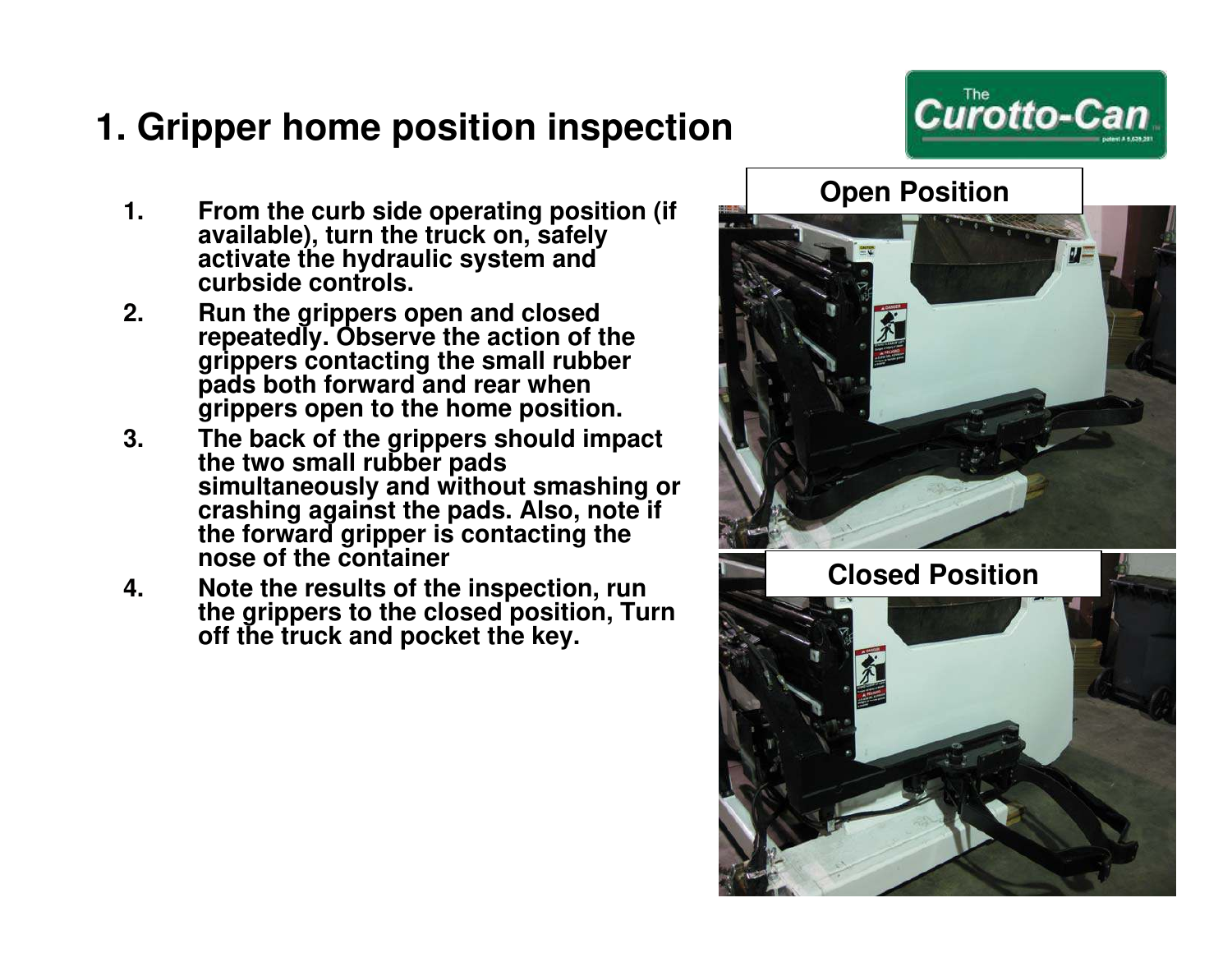

### Confirm Correct Link Bar Installation

- **Improper installation it is possible to install the link bar inverted (up side down)**
- **Inspect the link bar and ensure that the two piece welded "flat" surface is facing outward (curbside). This is the correct position. If the link bar is inverted, reposition the link bar to the correct position.**



**Offset facing inward - Incorrect**

**Offset facing outward - Incorrect**

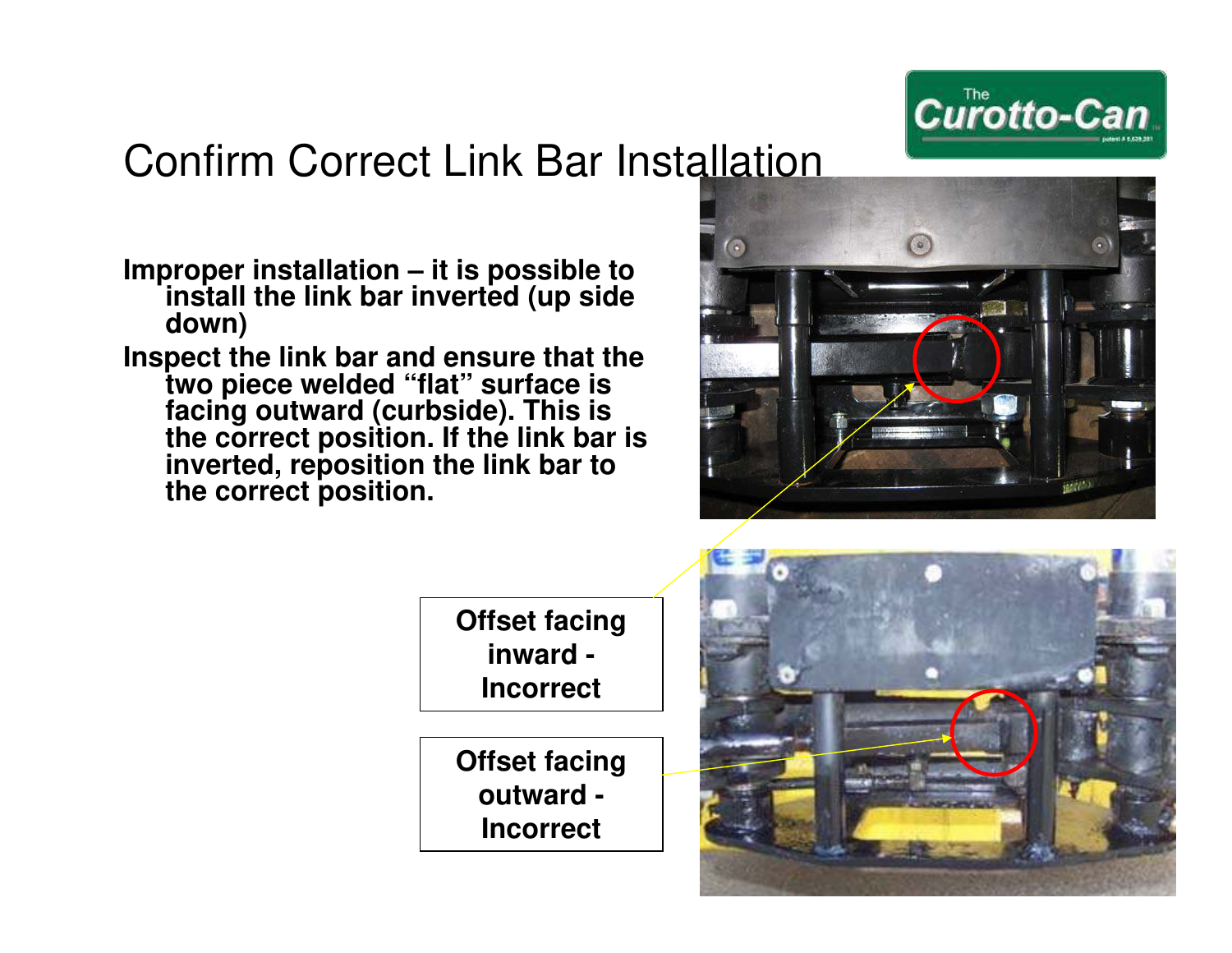# Link Bar Adjustment

- **1. Remove the Curotto Can from the truck with grippers open**
- **2. Remove the hydraulic lines from the gripper cylinder CCP-S19**
- **3. Remove AC4-A003 pin and place both grippers to the home position – resting against the small rubber pads – See Inset Note**
- **4. Loosen jam nut FN-8075 on the rod end B17- 0011**

**Ensure pads are in good condition. Using a nut on the counter sunk gripper bolt will ruin rubber pad and cause gripper to hyperextend.**